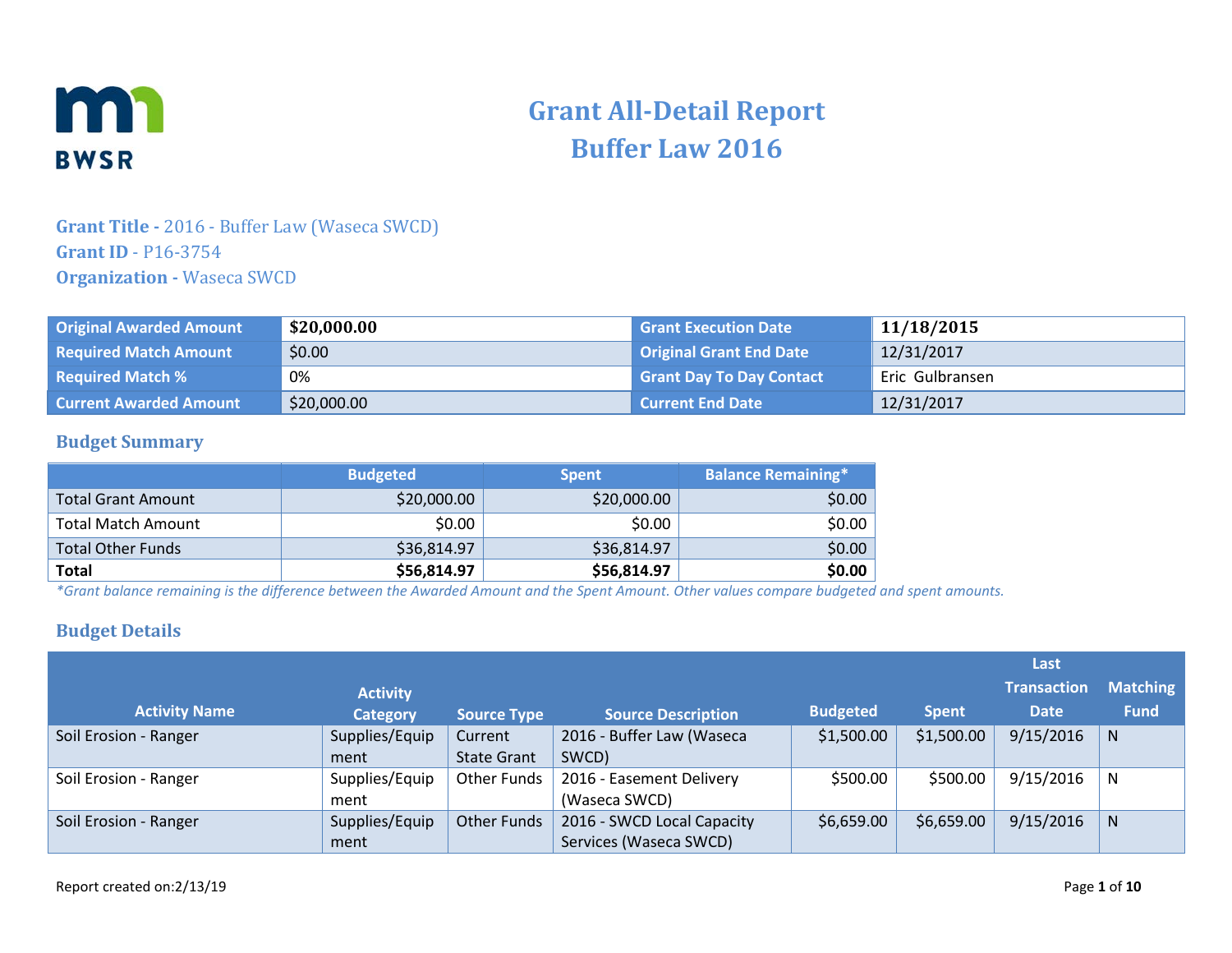|                                   |                 |                    |                            |                 |              | Last               |                 |
|-----------------------------------|-----------------|--------------------|----------------------------|-----------------|--------------|--------------------|-----------------|
|                                   | <b>Activity</b> |                    |                            |                 |              | <b>Transaction</b> | <b>Matching</b> |
| <b>Activity Name</b>              | Category        | <b>Source Type</b> | <b>Source Description</b>  | <b>Budgeted</b> | <b>Spent</b> | <b>Date</b>        | <b>Fund</b>     |
| Soil Erosion - Trailer            | Supplies/Equip  | Current            | 2016 - Buffer Law (Waseca  | \$500.00        | \$500.00     | 9/23/2016          | N               |
|                                   | ment            | <b>State Grant</b> | SWCD)                      |                 |              |                    |                 |
| Soil Erosion - Trailer            | Supplies/Equip  | <b>Other Funds</b> | 2016 - Easement Delivery   | \$500.00        | \$500.00     | 9/23/2016          | N.              |
|                                   | ment            |                    | (Waseca SWCD)              |                 |              |                    |                 |
| Soil Erosion - Trailer            | Supplies/Equip  | <b>Other Funds</b> | 2016 - SWCD Local Capacity | \$3,325.88      | \$3,325.88   | 9/23/2016          | N               |
|                                   | ment            |                    | Services (Waseca SWCD)     |                 |              |                    |                 |
| <b>Staff Buffer Law Hours</b>     | Agricultural    | Current            | 2016 - Buffer Law (Waseca  | \$10,500.00     | \$10,500.00  | 12/31/2017         | N.              |
|                                   | Practices       | <b>State Grant</b> | SWCD)                      |                 |              |                    |                 |
| Water Storage and Treatmant - VRS | Supplies/Equip  | Current            | 2016 - Buffer Law (Waseca  | \$7,500.00      | \$7,500.00   | 7/21/2016          | N               |
| Survey Equipment                  | ment            | <b>State Grant</b> | SWCD)                      |                 |              |                    |                 |
| Water Storage and Treatmant - VRS | Supplies/Equip  | <b>Other Funds</b> | 2016 - SWCD Local Capacity | \$25,830.09     | \$25,830.09  | 7/21/2016          | N               |
| <b>Survey Equipment</b>           | ment            |                    | Services (Waseca SWCD)     |                 |              |                    |                 |

# **Activity Details Summary**

| <b>Activity Details</b> | <b>Total Action Count Total Activity Mapped</b> | <b>Proposed Size / Unit</b> | <b>Actual Size / Unit</b> |
|-------------------------|-------------------------------------------------|-----------------------------|---------------------------|
|                         |                                                 |                             |                           |

# **Proposed Activity Indicators**

| <b>Activity Name</b> | <b>Indicator Name</b> | <b>Value &amp; Units</b> | <b>Waterbody</b> | <b>Calculation Tool</b> | Comments, |
|----------------------|-----------------------|--------------------------|------------------|-------------------------|-----------|
|                      |                       |                          |                  |                         |           |

### **Final Indicators Summary**

| <b>Indicator Name</b> | <b>Total Value</b> | <b>Unit</b> |  |
|-----------------------|--------------------|-------------|--|
|                       |                    |             |  |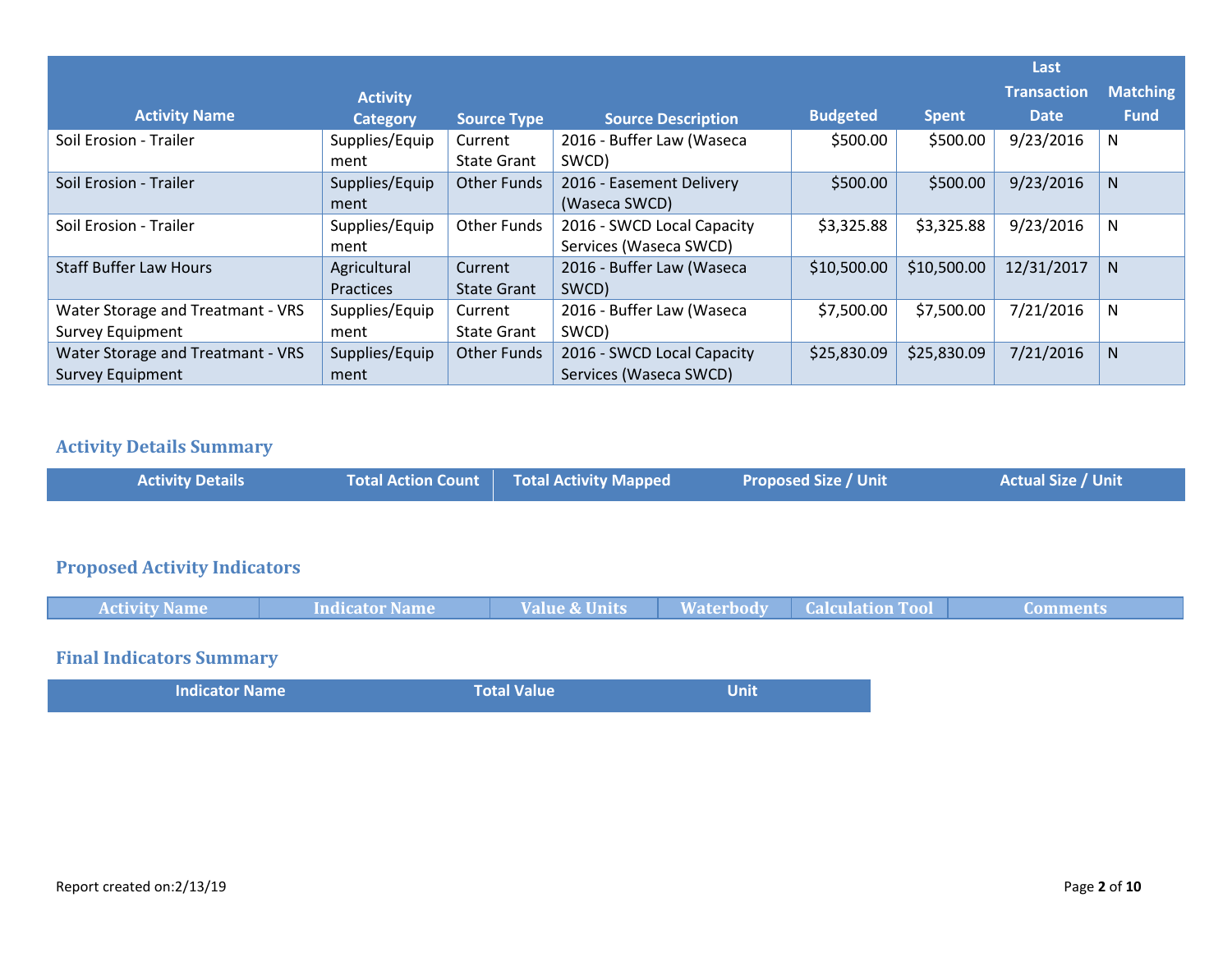# **Grant Activity**

| <b>Grant Activity - Soil Erosion - Ranger</b> |                                                                                                                                                                                                                                                                                                                                                                                                                                                                                        |
|-----------------------------------------------|----------------------------------------------------------------------------------------------------------------------------------------------------------------------------------------------------------------------------------------------------------------------------------------------------------------------------------------------------------------------------------------------------------------------------------------------------------------------------------------|
| <b>Description</b>                            | Soil Erosion - Ranger                                                                                                                                                                                                                                                                                                                                                                                                                                                                  |
|                                               | \$7000 will be used from this grant, \$1500 will be used from the FY16 Buffer Law grant, and \$500 will come from the<br>Easement Delivery grant to purchase this equipment.                                                                                                                                                                                                                                                                                                           |
|                                               | The Ranger will allow SWCD staff to more efficiently assist landowners with tasks such as evaluation of potential project sites<br>and easement checks and maintenance.                                                                                                                                                                                                                                                                                                                |
|                                               | Goal, Objective, Implementation Step, Page in the Waseca County 2009-18 Local Water Management Plan<br>Goal 1: Protect and Improve the Quality of Water Resources throughout the County                                                                                                                                                                                                                                                                                                |
|                                               | Objective 4: Reduce erosion and sediment loading of surface water resources<br>Step 2: Reduce total nitrogen and total phosphorus concentrations through nutrient management procedures (including<br>manure)/reduced applications on 20% of normalized acreage of total Le Sueur River Watershed. Once completed, utilize<br>Cannon River WRAPS to determine rate applicable for Cannon River Watershed.<br>Page: 45                                                                  |
|                                               | Goal, Objective, Implementation Step, Page in the Water Plan<br>Goal 1: Protect and Improve the Quality of Water Resources throughout the County<br>Objective 4: Reduce erosion and sediment loading of surface water resources<br>Step 17: Offer subsidies (minimum 5 per year) to farmer willing to participate in total suspended solid reduction strategies,<br>including the construction of two-stage ditches and sediment retention ponds<br>Page: 49                           |
|                                               | Goal, Objective, Implementation Step, Page in the Water Plan<br>Goal 2: Maintain and Enhance the County's Drainage System and Wetland Resources<br>Objective 1: Properly manage the County's drainage system and Objective 2: Preserve and restore wetlands<br>Step 32: Achieve 22,700 new adoption acres of conservation tillage and 8,900 new adoption acres of cover crops in the Le<br>Sueur River Watershed to act as part of the WRAPS 10-year 5% reduced flow goal.<br>Page: 52 |
| <b>Category</b>                               | SUPPLIES/EQUIPMENT                                                                                                                                                                                                                                                                                                                                                                                                                                                                     |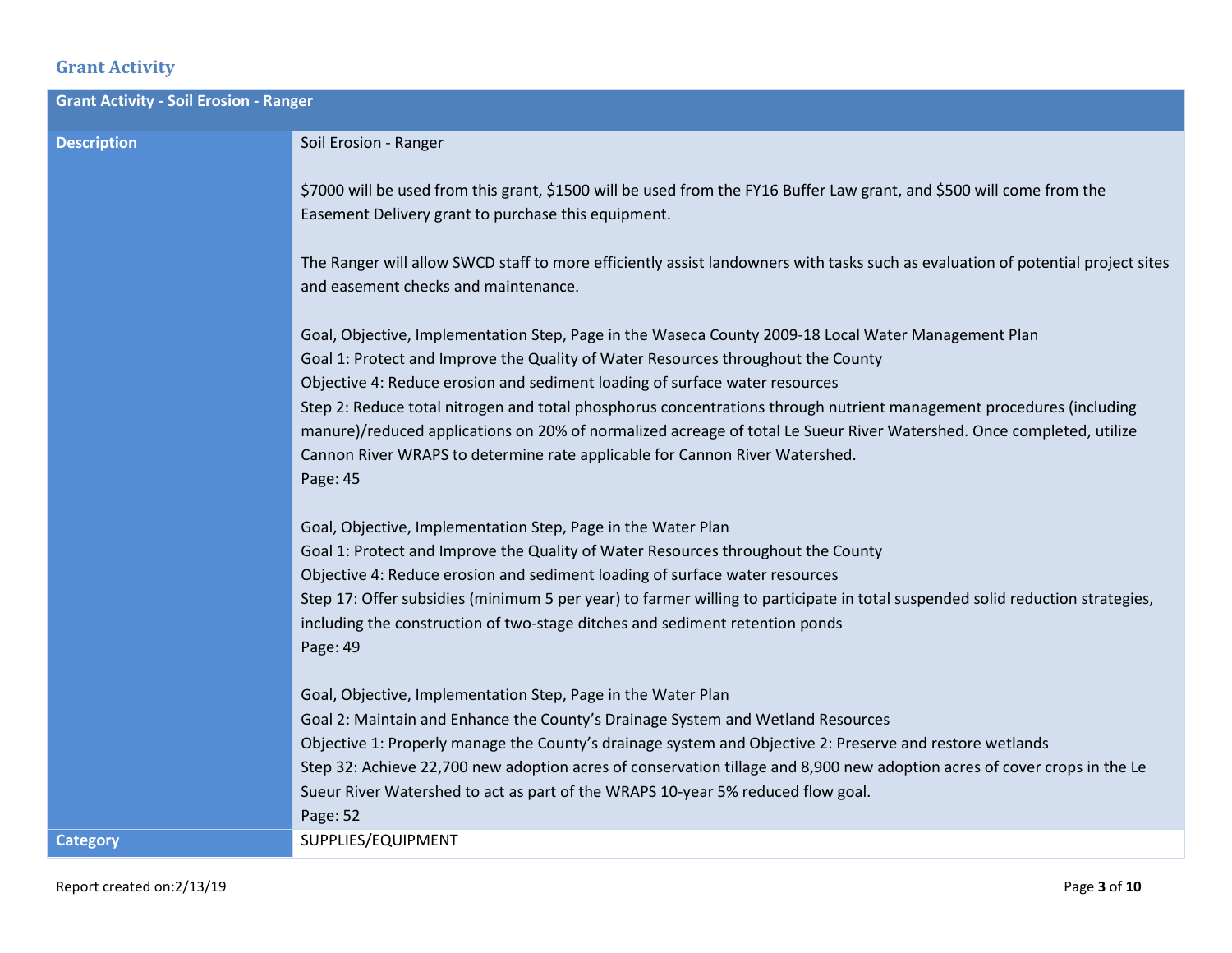| Start Date                  | 14-Apr-16                                                                                                           | <b>End Date</b> | 15-Sep-16 |
|-----------------------------|---------------------------------------------------------------------------------------------------------------------|-----------------|-----------|
| <b>Has Rates and Hours?</b> | No                                                                                                                  |                 |           |
| <b>Actual Results</b>       | 2016                                                                                                                |                 |           |
|                             | The District purchased a Ranger to allow staff to more effectively do site visits and perform easement inspections. |                 |           |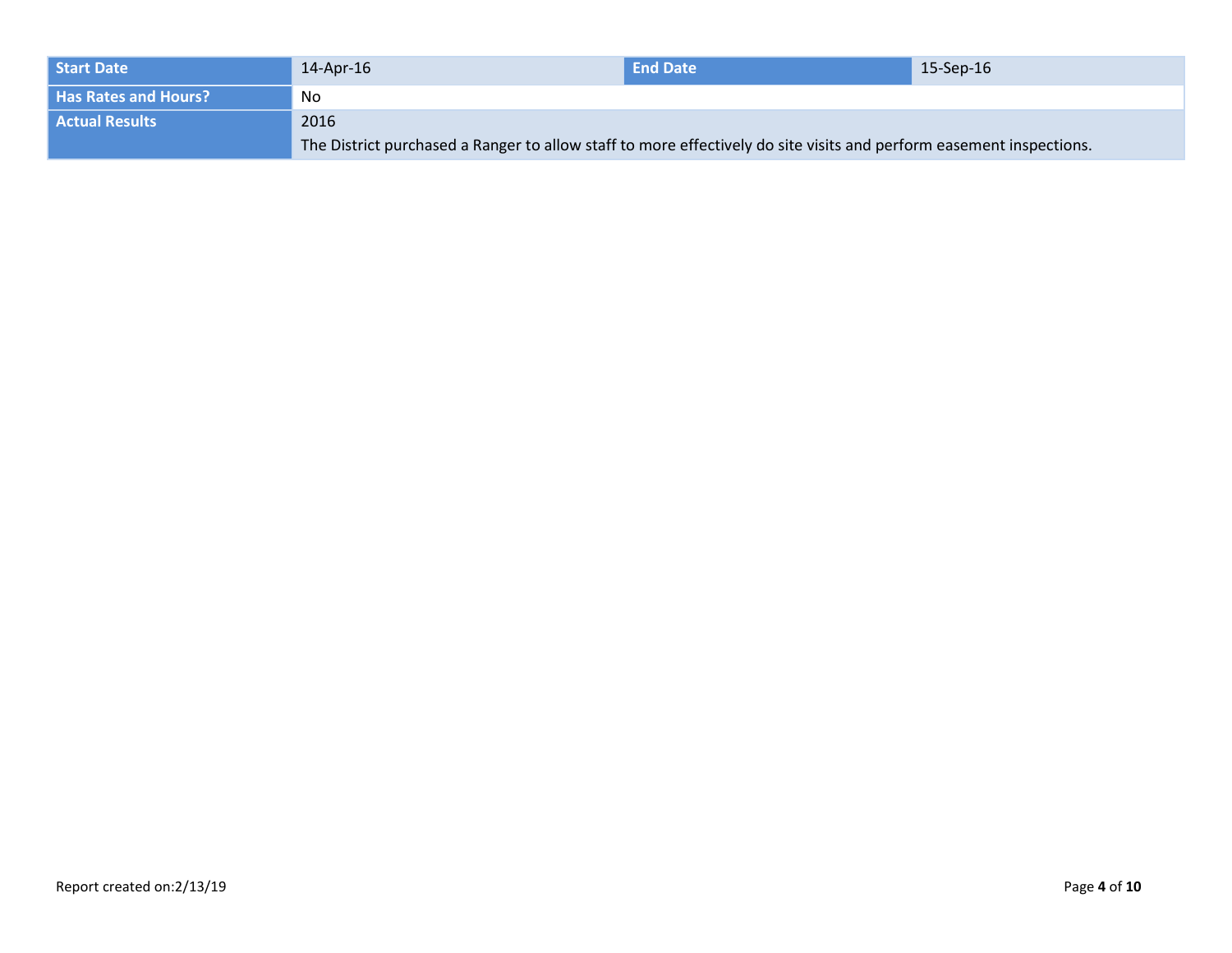| <b>Grant Activity - Soil Erosion - Trailer</b> |                                                                                                                                                                                                                                                                                                                                                                                                                                                                                                                                                                                                                  |                 |           |
|------------------------------------------------|------------------------------------------------------------------------------------------------------------------------------------------------------------------------------------------------------------------------------------------------------------------------------------------------------------------------------------------------------------------------------------------------------------------------------------------------------------------------------------------------------------------------------------------------------------------------------------------------------------------|-----------------|-----------|
| <b>Description</b>                             | Soil Erosion - Trailer<br>\$4000 will be used from this grant, \$500 will be used from the FY16 Buffer Law grant, and \$500 will come from the Easement<br>Delivery grant to purchase this trailer.<br>The trailer will be used to move the Ranger from one site to another safely and efficiently. This will allow SWCD staff to more<br>efficiently assist landowners with tasks such as evaluation od potential project sites and easement checks and maintenance.                                                                                                                                            |                 |           |
|                                                | Goal, Objective, Implementation Step, Page in the Waseca County 2009-18 Local Water Management Plan<br>Goal 1: Protect and Improve the Quality of Water Resources throughout the County<br>Objective 4: Reduce erosion and sediment loading of surface water resources<br>Step 2: Reduce total nitrogen and total phosphorus concentrations through nutrient management procedures (including<br>manure)/reduced applications on 20% of normalized acreage of total Le Sueur River Watershed. Once completed, utilize<br>Cannon River WRAPS to determine rate applicable for Cannon River Watershed.<br>Page: 45 |                 |           |
|                                                | Goal, Objective, Implementation Step, Page in the Water Plan<br>Goal 1: Protect and Improve the Quality of Water Resources throughout the County<br>Objective 4: Reduce erosion and sediment loading of surface water resources<br>Step 17: Offer subsidies (minimum 5 per year) to farmer willing to participate in total suspended solid reduction strategies,<br>including the construction of two-stage ditches and sediment retention ponds<br>Page: 49                                                                                                                                                     |                 |           |
|                                                | Goal, Objective, Implementation Step, Page in the Water Plan<br>Goal 2: Maintain and Enhance the County's Drainage System and Wetland Resources<br>Objective 1: Properly manage the County's drainage system and Objective 2: Preserve and restore wetlands<br>Step 32: Achieve 22,700 new adoption acres of conservation tillage and 8,900 new adoption acres of cover crops in the Le<br>Sueur River Watershed to act as part of the WRAPS 10-year 5% reduced flow goal.<br>Page: 52                                                                                                                           |                 |           |
| <b>Category</b>                                | SUPPLIES/EQUIPMENT                                                                                                                                                                                                                                                                                                                                                                                                                                                                                                                                                                                               |                 |           |
| <b>Start Date</b>                              | 14-Apr-16                                                                                                                                                                                                                                                                                                                                                                                                                                                                                                                                                                                                        | <b>End Date</b> | 23-Sep-16 |
| <b>Has Rates and Hours?</b>                    | No.                                                                                                                                                                                                                                                                                                                                                                                                                                                                                                                                                                                                              |                 |           |
| <b>Actual Results</b>                          | 2016                                                                                                                                                                                                                                                                                                                                                                                                                                                                                                                                                                                                             |                 |           |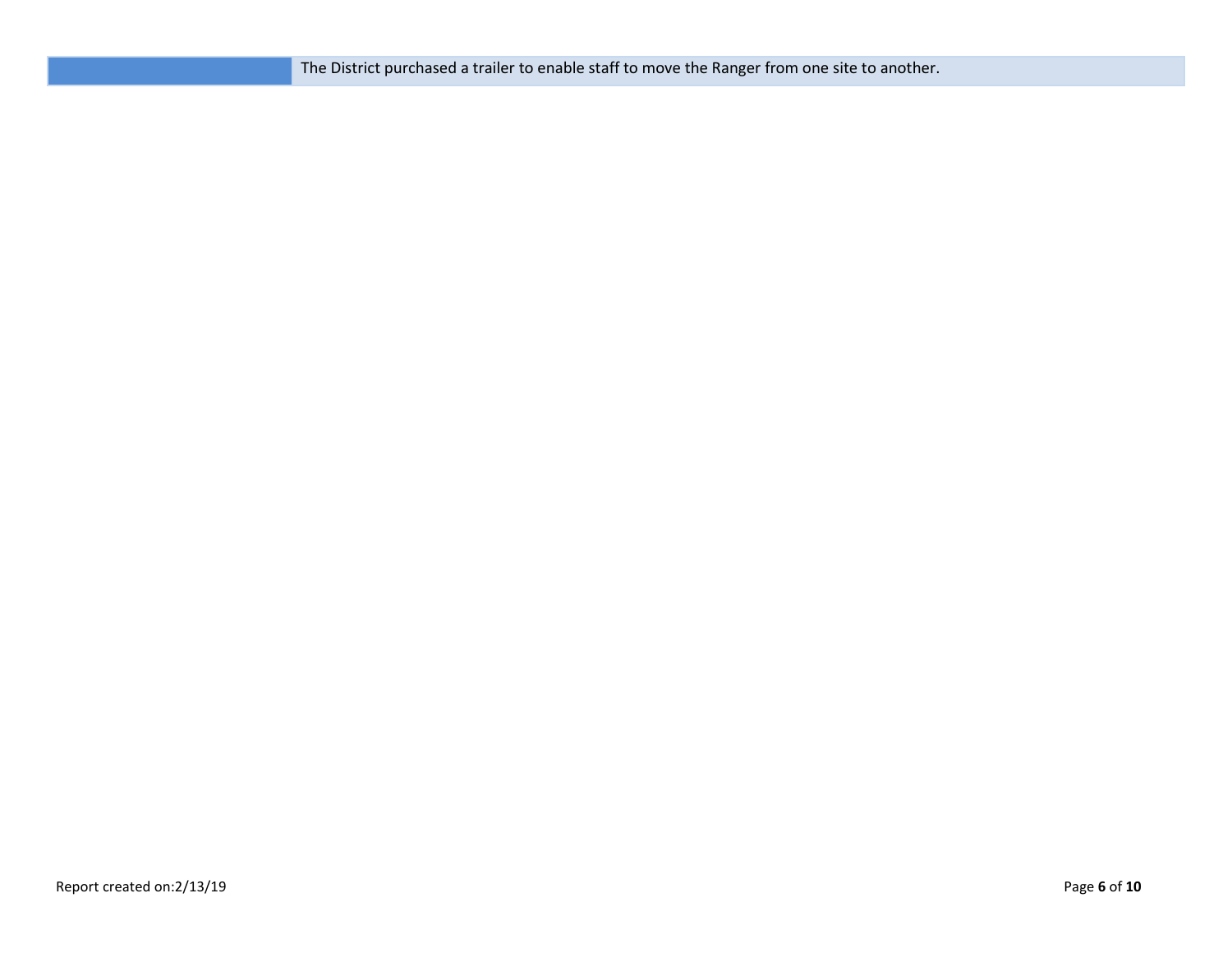| <b>Grant Activity - Staff Buffer Law Hours</b> |                                                                                                                                                         |                 |           |  |
|------------------------------------------------|---------------------------------------------------------------------------------------------------------------------------------------------------------|-----------------|-----------|--|
| <b>Description</b>                             | <b>Staff Buffer Law Hours</b>                                                                                                                           |                 |           |  |
| <b>Category</b>                                | <b>AGRICULTURAL PRACTICES</b>                                                                                                                           |                 |           |  |
| <b>Start Date</b>                              | 24-Nov-15                                                                                                                                               | <b>End Date</b> | 31-Dec-17 |  |
| <b>Has Rates and Hours?</b>                    | Yes                                                                                                                                                     |                 |           |  |
| <b>Actual Results</b>                          | These are hours spent talking with landowners about buffers, performing site visits, and completing a buffer inventory.                                 |                 |           |  |
|                                                |                                                                                                                                                         |                 |           |  |
|                                                | 2016<br>Tyler 72 hours @ \$31.32 = \$2255.04                                                                                                            |                 |           |  |
|                                                |                                                                                                                                                         |                 |           |  |
|                                                | 2017 1st qtr Tyler Polster                                                                                                                              |                 |           |  |
|                                                | 42 hours @ \$31.32 for Outreach = \$1315.44                                                                                                             |                 |           |  |
|                                                | 16.5 hours @ \$31.32 for Field Checks = \$516.78                                                                                                        |                 |           |  |
|                                                | 14 hrs @ \$31.32 for BuffCat = \$438.48                                                                                                                 |                 |           |  |
|                                                | 2 hr @ \$31.32 for Producer Information = \$62.64                                                                                                       |                 |           |  |
|                                                |                                                                                                                                                         |                 |           |  |
|                                                | 2017 1st qtr Cheri Brummund<br>10.21 hrs @29.74 = \$303.65 for outreach and making postcards-labeling-mailing to all Waseca county residents/landowners |                 |           |  |
|                                                | that may be affected by the Buffer Law                                                                                                                  |                 |           |  |
|                                                |                                                                                                                                                         |                 |           |  |
|                                                | 2017 2nd qtr Tyler Polster                                                                                                                              |                 |           |  |
|                                                | 2 hr @ \$32.66 for Field Checks = \$65.32                                                                                                               |                 |           |  |
|                                                | 13 hrs @ \$32.66 for Outreach = \$424.58                                                                                                                |                 |           |  |
|                                                | 21 hrs @ \$32.66 for Producer Information = \$685.86                                                                                                    |                 |           |  |
|                                                | 2017 3rd qtr Tyler Polster                                                                                                                              |                 |           |  |
|                                                | 17.69 hrs @ \$32.66 for Outreach = \$577.98                                                                                                             |                 |           |  |
|                                                | 4 hrs @ \$32.66 for Field Checks = \$130.64                                                                                                             |                 |           |  |
|                                                | 5 hrs @ \$32.66 for Producer Information = \$163.30                                                                                                     |                 |           |  |
|                                                | 7 hrs @ \$32.66 for BuffCat = \$228.62                                                                                                                  |                 |           |  |
|                                                |                                                                                                                                                         |                 |           |  |
|                                                | 2017 Eric Gulbransen                                                                                                                                    |                 |           |  |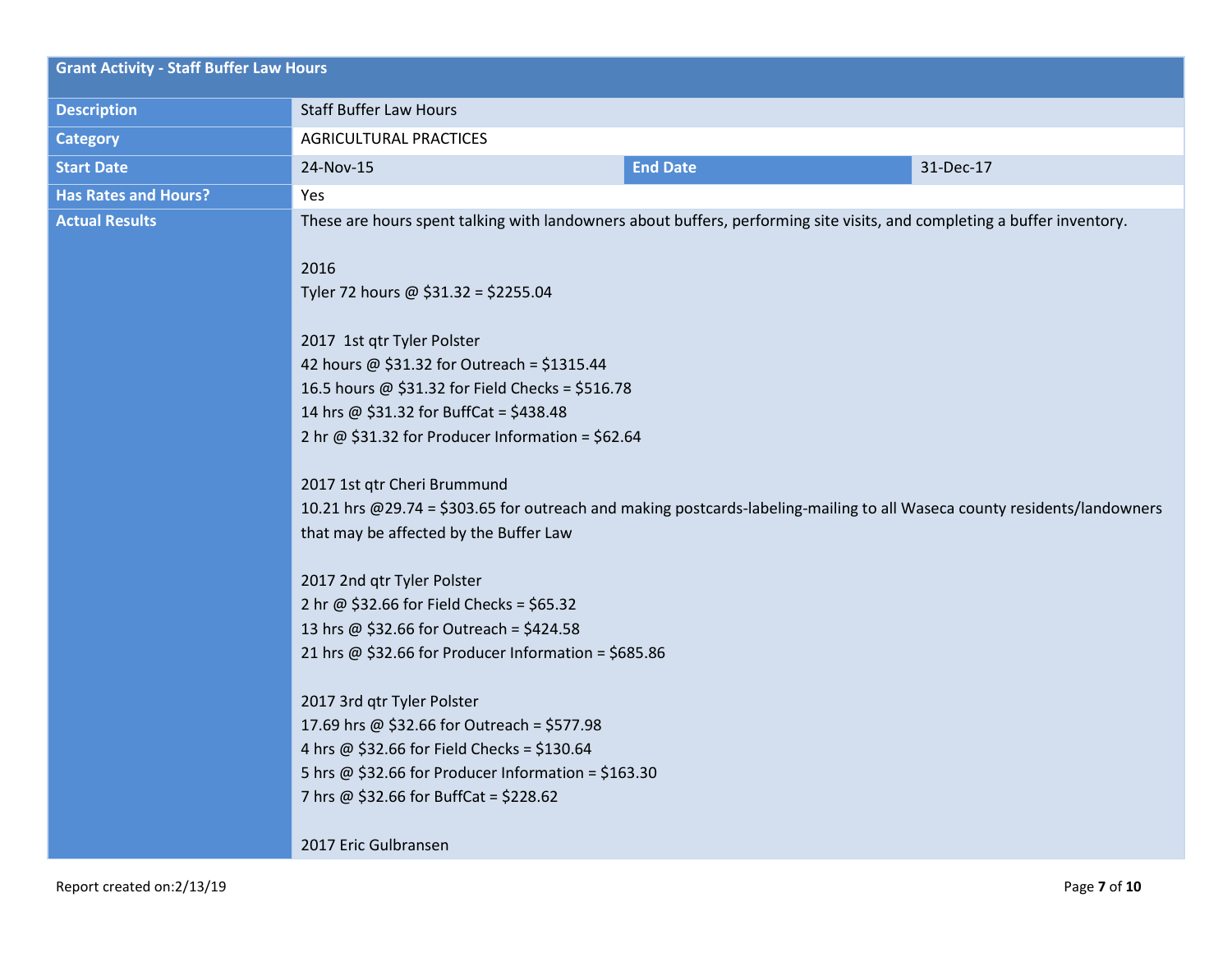34.25 hrs @ \$45.24 for Producer information and field checks = \$1549.47

2017 4th qtr Cheri Brummund

10 hrs @ \$31.25 for Land owner information/paperwork/elink reporting = \$312.50

2017 4th qtr Tyler Polster 3 hrs @ \$32.66 =\$97.98 Field Checks 34 hrs @ 32.66 = \$1110.44 Buff Cat 8 hrs @ \$32.66 = \$261.28 Outreach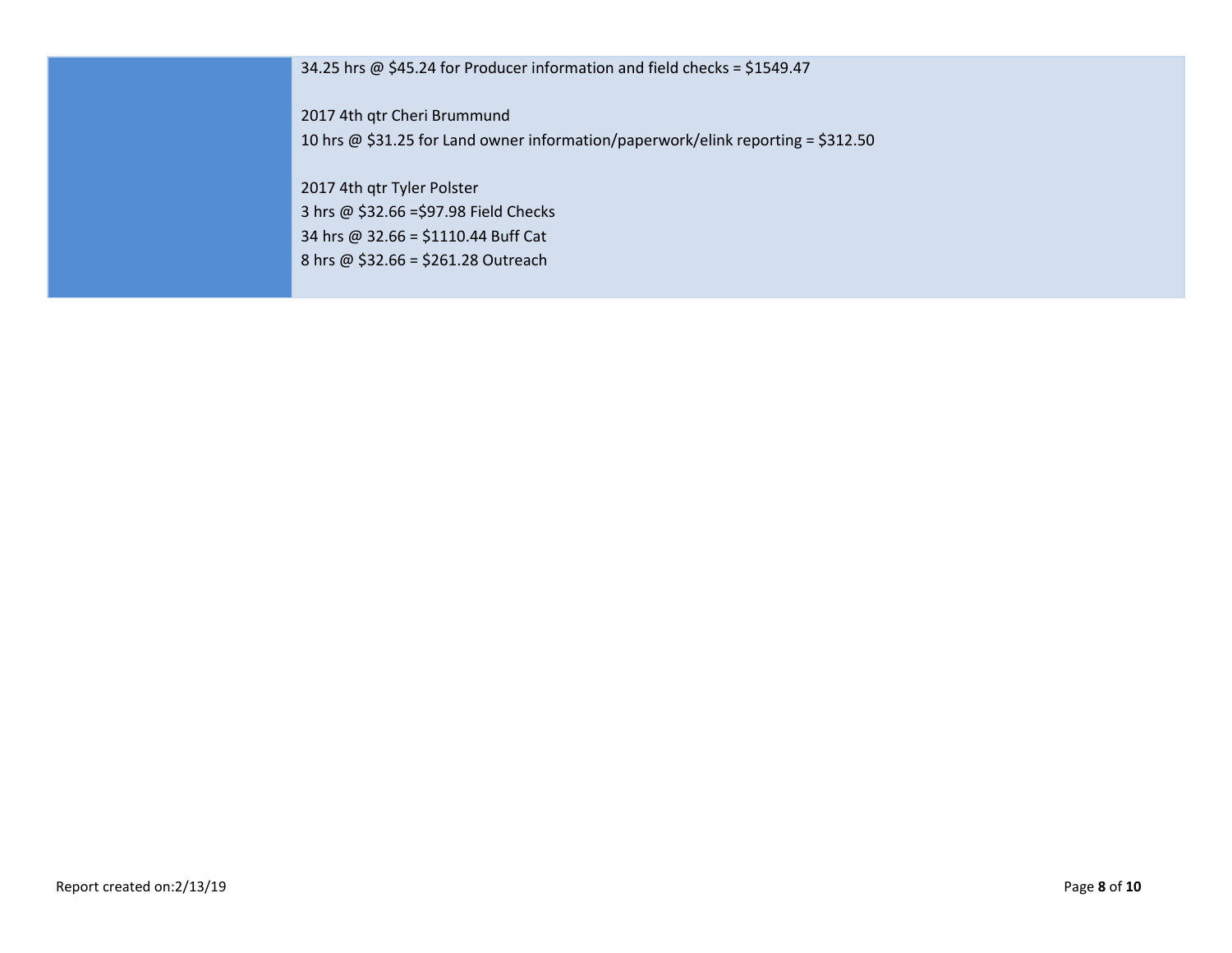|                    | <b>Grant Activity - Water Storage and Treatmant - VRS Survey Equipment</b>                                                                                                                                                                                                                                                                                                                                                                                                                                                                                                                                                                        |
|--------------------|---------------------------------------------------------------------------------------------------------------------------------------------------------------------------------------------------------------------------------------------------------------------------------------------------------------------------------------------------------------------------------------------------------------------------------------------------------------------------------------------------------------------------------------------------------------------------------------------------------------------------------------------------|
| <b>Description</b> | VRS Survey Equipment and data service                                                                                                                                                                                                                                                                                                                                                                                                                                                                                                                                                                                                             |
|                    | Purpose: To be used for buffer implementation, erosion control practices, wetland restoration, and accounting for soil<br>erosion rates. The cost of equipment is split between Capacity (\$25,720) and Buffer (\$7,500).                                                                                                                                                                                                                                                                                                                                                                                                                         |
|                    | Goal, Objective, Implementation Step, Page in the Waseca County Local Water Management Plan<br>Goal 1: Protect and Improve the Quality of Water Resources throughout the County<br>Objective 4: Reduce erosion and sediment loading of surface water resources<br>Step 1: Implement the Le Sueur River WRAPS 10-year targets for pollutant/stressor reduction within the watershed. Conduct<br>bi-yearly monitoring of parameters for a minimum of 70% of all watershed waters and public 5 year updates, showing<br>progress towards goal reductions.<br>*I have attached the 10-year targets for you to reference in your narrative<br>Page: 45 |
|                    | Goal, Objective, Implementation Step, Page in the Water Plan<br>Goal 2: Maintain and Enhance the County's Drainage System and Wetland Resources<br>Objective 2: Properly manage the County's drainage system<br>Step 27: Ensure installation of 50 ft average, 30 ft minimum vegetative buffer strips width along all public waters by<br>November 2017. Continue to inspect buffers after this deadline, and issue correction letters/administrative penalties when<br>noncompliance is identified. Create County map of those waters in compliance.<br>Page: 51                                                                                 |
|                    | Goal, Objective, Implementation Step, Page in the Water Plan<br>Goal 2: Maintain and Enhance the County's Drainage System and Wetland Resources<br>Objective 2: Properly manage the County's drainage system<br>Step 28: Ensure installation of 16.5 ft minimum width vegetative buffer strips or alternative practices for public ditches or<br>non-public waters by November 2018. Continue to inspect buffers after this deadline, and issue correction<br>letters/administrative penalties when non-compliance is identified.<br>Page: 51                                                                                                     |
| <b>Category</b>    | SUPPLIES/EQUIPMENT                                                                                                                                                                                                                                                                                                                                                                                                                                                                                                                                                                                                                                |